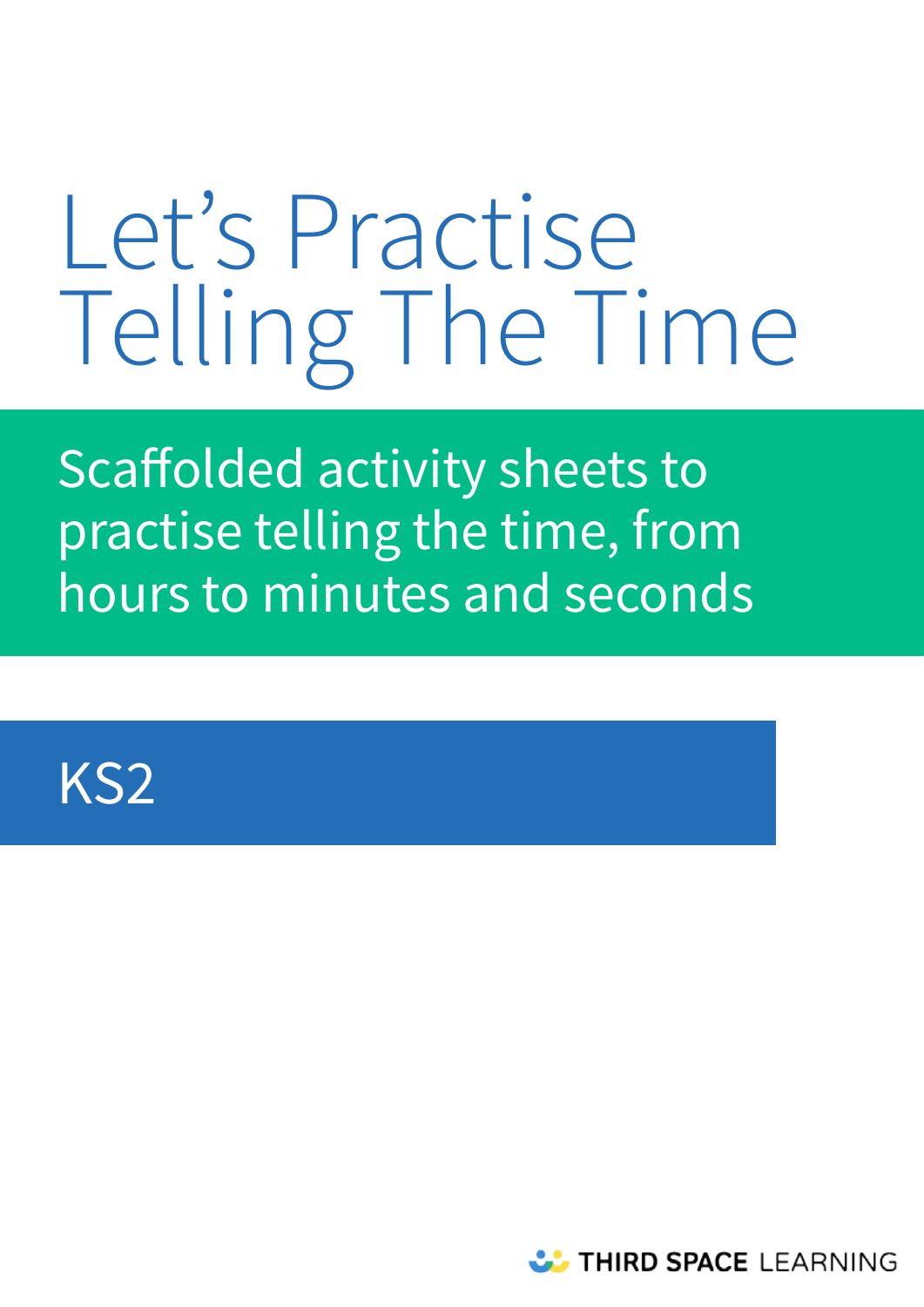Let's Practise Telling The Time: The Minute Hand

# **Example**

There are 60 minutes in one hour. Each cube on this number line represents 1 minute. By grouping the minutes into fives we make them easier to count.

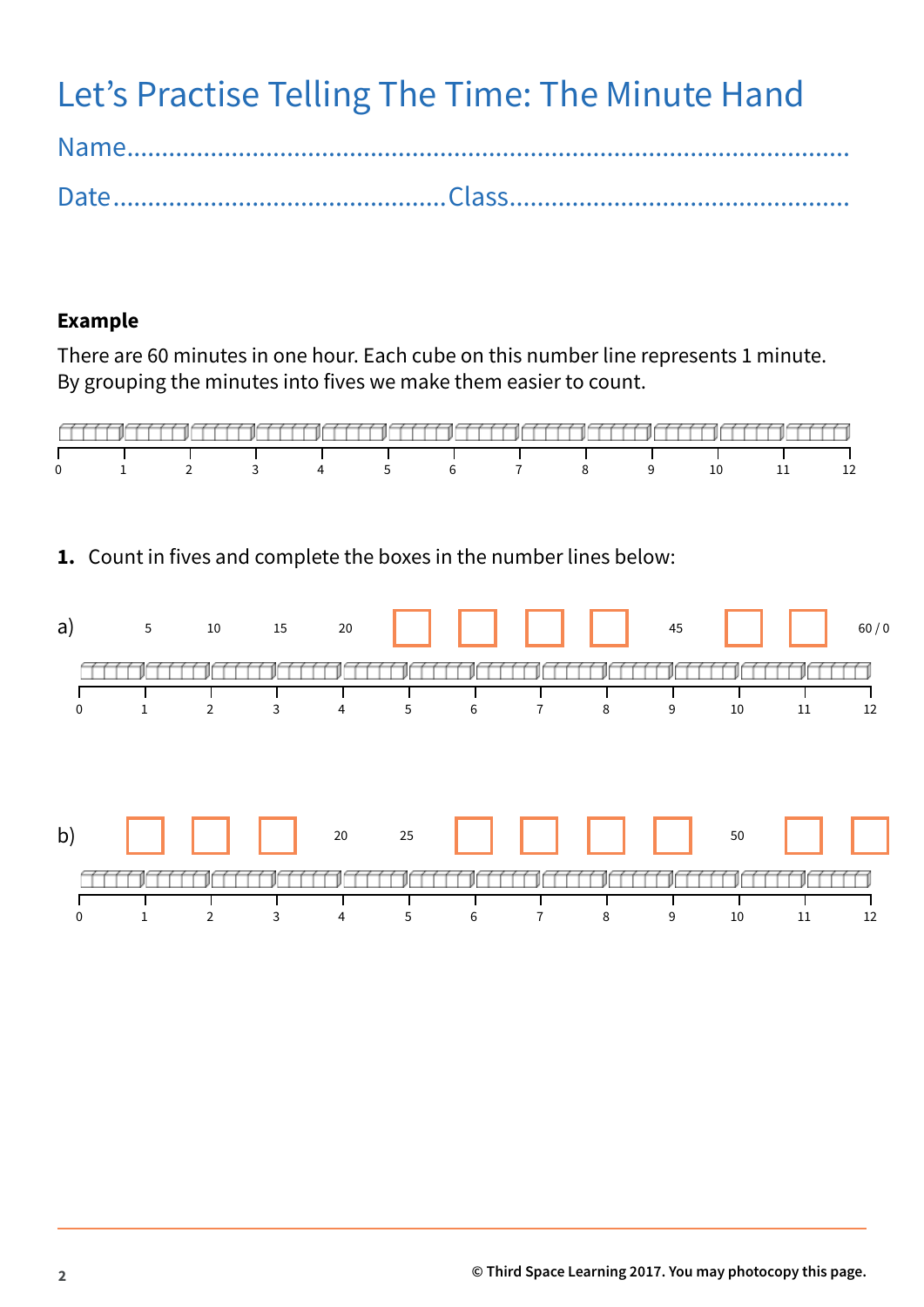# **When the minute hand points to a number, it shows the number of minutes past the last o'clock time.**



The number line above shows that it is 25 minutes past.



The number line above shows it is an o'clock time.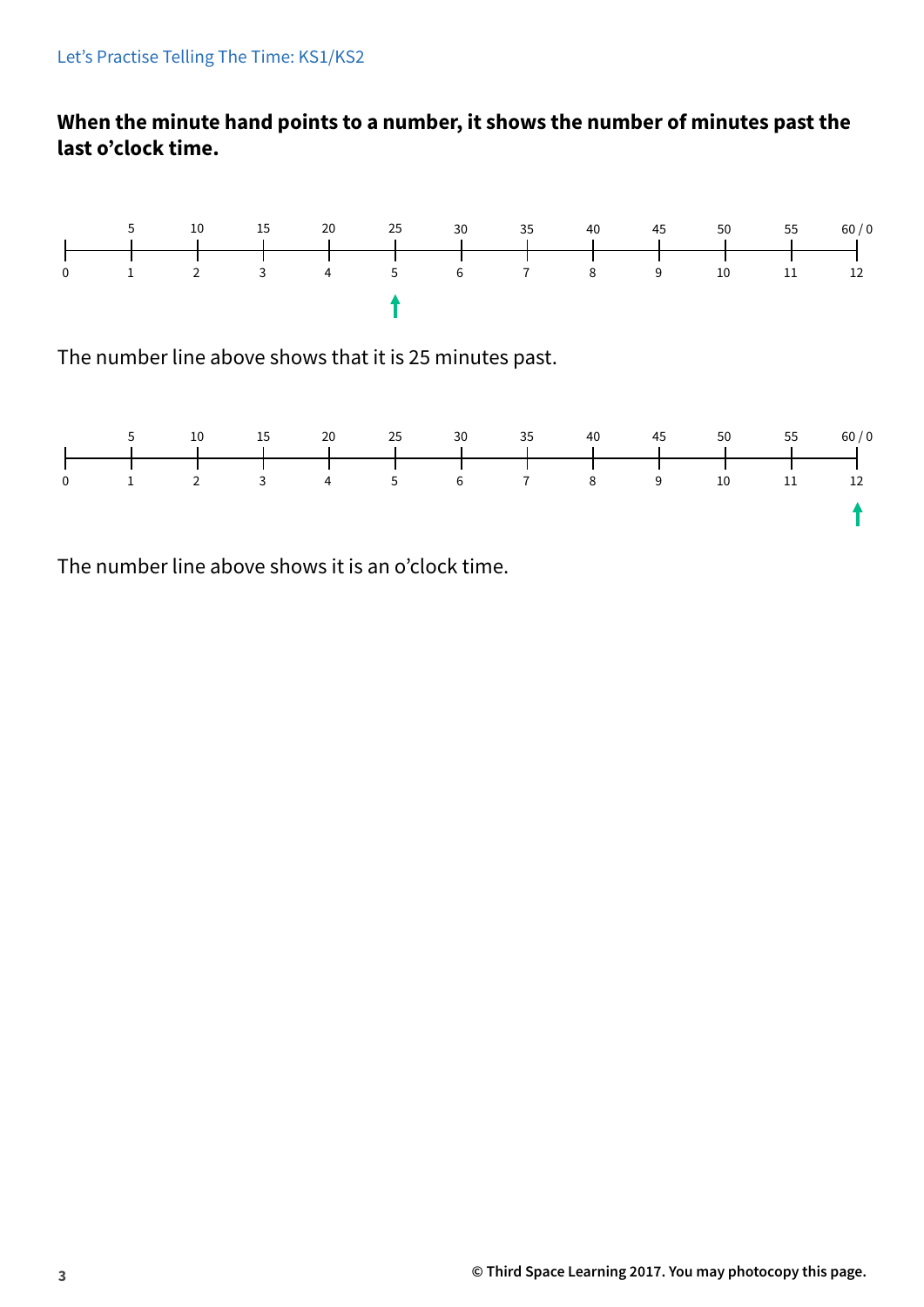### Let's Practise Telling The Time: KS1/KS2

# **2.** What time is it?

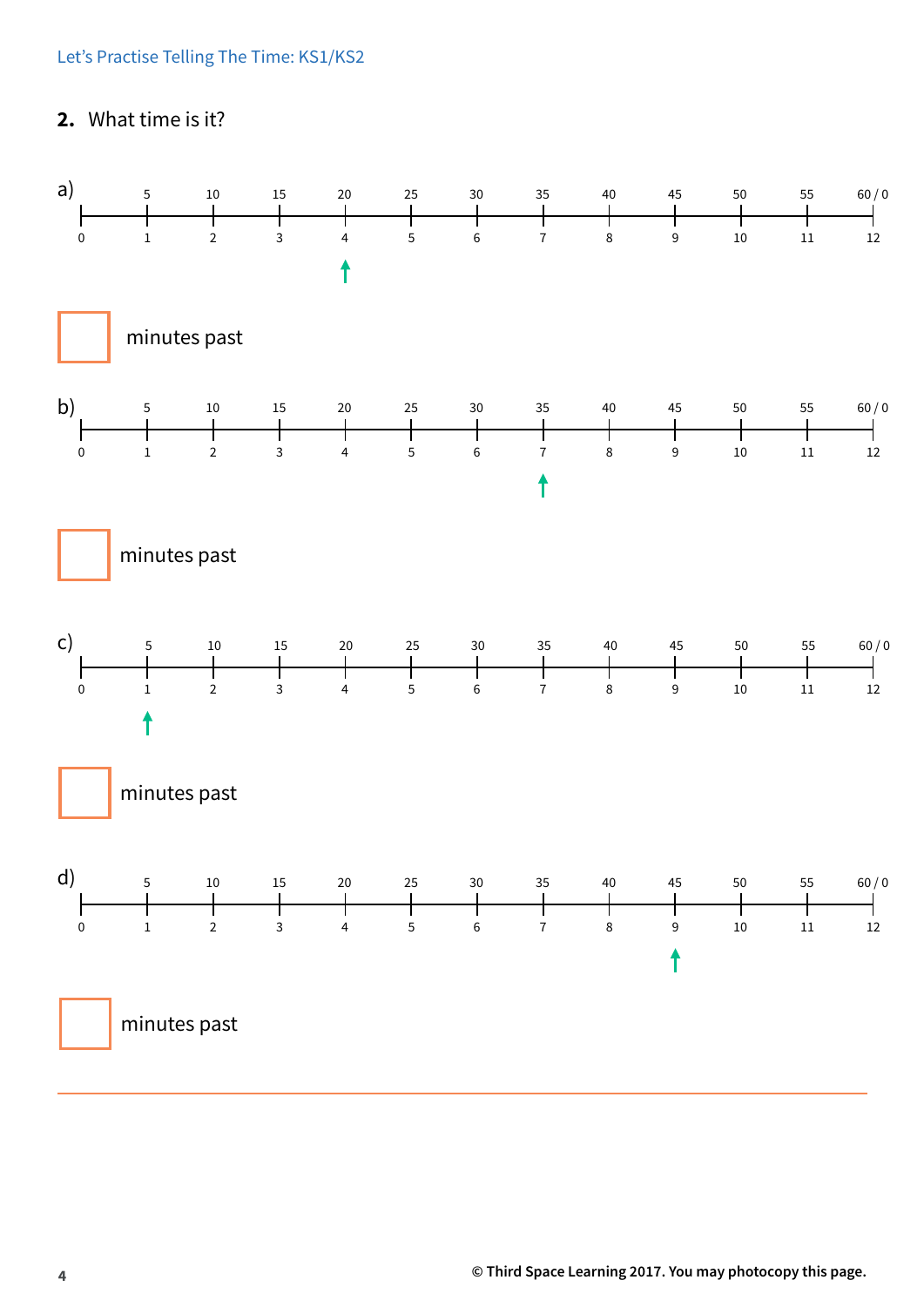# **We can bend the number line to make it into a circle.**



- **3.** Draw where the minute hand will point at these times.
- a) 15 minutes past (or **quarter past**) b) 50 minutes past



c) 35 minutes past d) 30 minutes past



e) 55 minutes past f) 40 minutes past



g) 10 minutes past